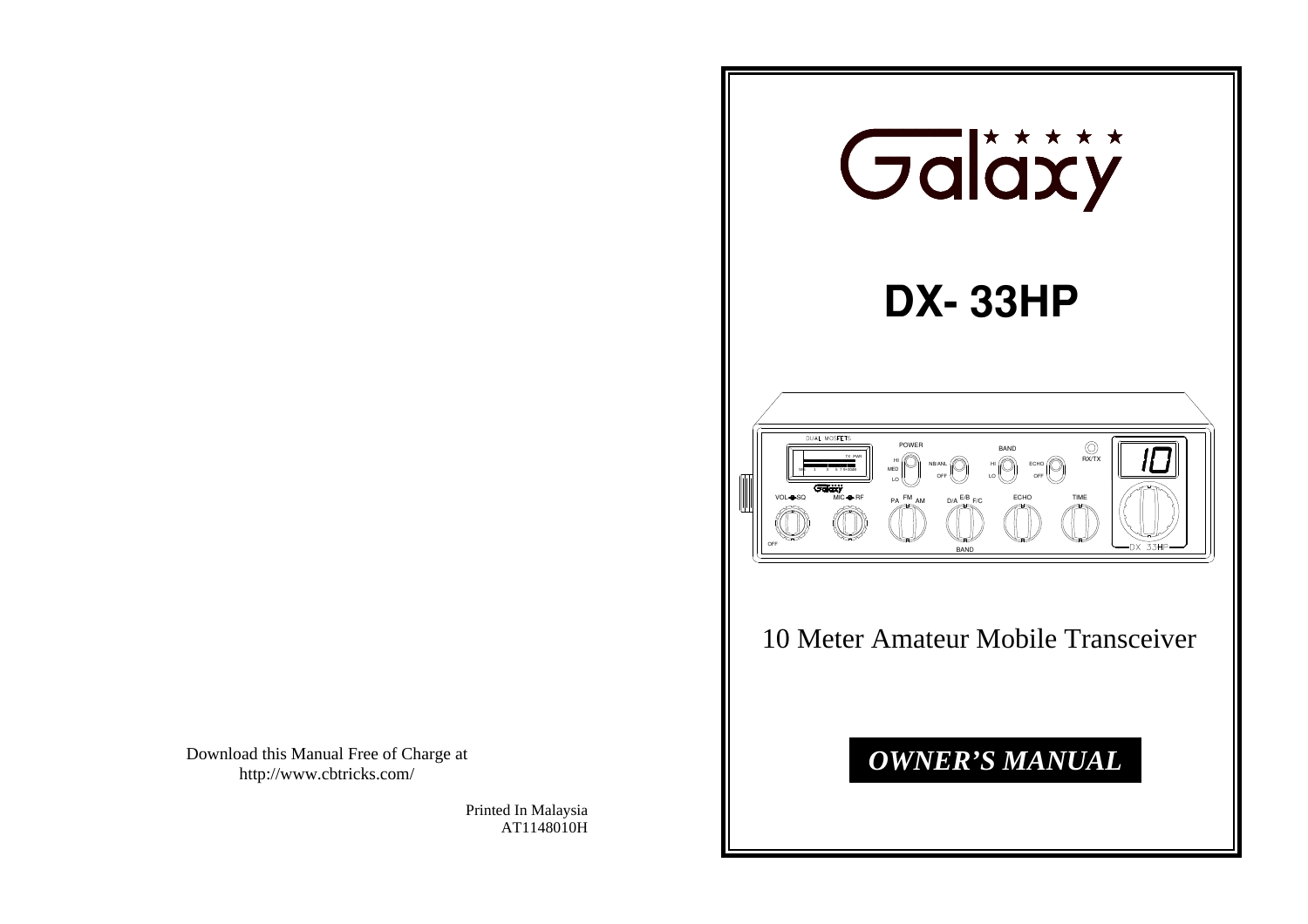### **TABLE OF CONTENTS**

|                                        | Page<br>2 |
|----------------------------------------|-----------|
| <b>Installation</b>                    |           |
|                                        | 4         |
|                                        | 4         |
|                                        | 5         |
|                                        | 5         |
| Tuning the Antenna for Optimum SWR     | 6         |
|                                        | 7         |
| Operation                              |           |
|                                        | 8         |
|                                        | 8         |
|                                        | 10        |
| Press-To-Talk Microphone               | 11        |
| Operating Procedure to Receive         | 11        |
| Operating Procedure to Transmit        | 11        |
| Alternate Microphones and Installation | 12        |

# **Specifications**

## **GENERAL**<br>Frequency

| <b>Frequency Range</b>       | 28,065 to 28,505 MHz                                                       |  |
|------------------------------|----------------------------------------------------------------------------|--|
| Frequency Control            | Phase Lock Loop (PLL) synthesizer.                                         |  |
| <b>Frequency Tolerance</b>   | 0.005%                                                                     |  |
| <b>Frequency Stability</b>   | 0.001%                                                                     |  |
| <b>Operating Temperature</b> | -30 °C to +50 °C.                                                          |  |
| Range                        |                                                                            |  |
| Microphone                   | Plug-in dynamic; with push-to-talk switch and<br>coiled cord.              |  |
| <b>Input Voltage</b>         | 13.8V DC nominal, 15.9V max, 11.7V min.                                    |  |
|                              | (Positive or negative ground).                                             |  |
| Current                      | Transmit: AM/FM Hi Power 10A.                                              |  |
|                              | Receiver: Squelched, _0.3A.                                                |  |
|                              | Maximum Audio output, _0.7A.                                               |  |
| Size                         | 2-3/8" (H) x 7-7/8" (W) x 9-1/4" (D).                                      |  |
| Weight                       | $5.0$ 1bs.                                                                 |  |
| Antenna Connector            | <b>UHF, SO239</b>                                                          |  |
| Meter                        | Illuminated; indicates relative output power,<br>received signal strength. |  |
| <b>TRANSMITTER</b>           |                                                                            |  |
| Power output                 | AM/FM, - Selectable 10W/5W/2W                                              |  |
|                              | AM Peak Power - 50 Watts.                                                  |  |
| Modulation                   | High-and low-level Class B,<br>Amplitude                                   |  |
|                              | Modulation:<br>AM.<br>capacitance<br>Variable                              |  |
|                              | Frequency Modulation: FM.                                                  |  |
| <b>Spurious Emissions</b>    | 60 dB                                                                      |  |
| <b>Frequency Response</b>    | AM and FM: 450 to 2500 Hz.                                                 |  |
| Output Impedance             | 50 ohms, unbalanced                                                        |  |
| <b>Output Indicators</b>     | Meter- shows relative RF output power.                                     |  |
|                              | Transmit LED glows red when transmitter is                                 |  |
|                              | in operation.                                                              |  |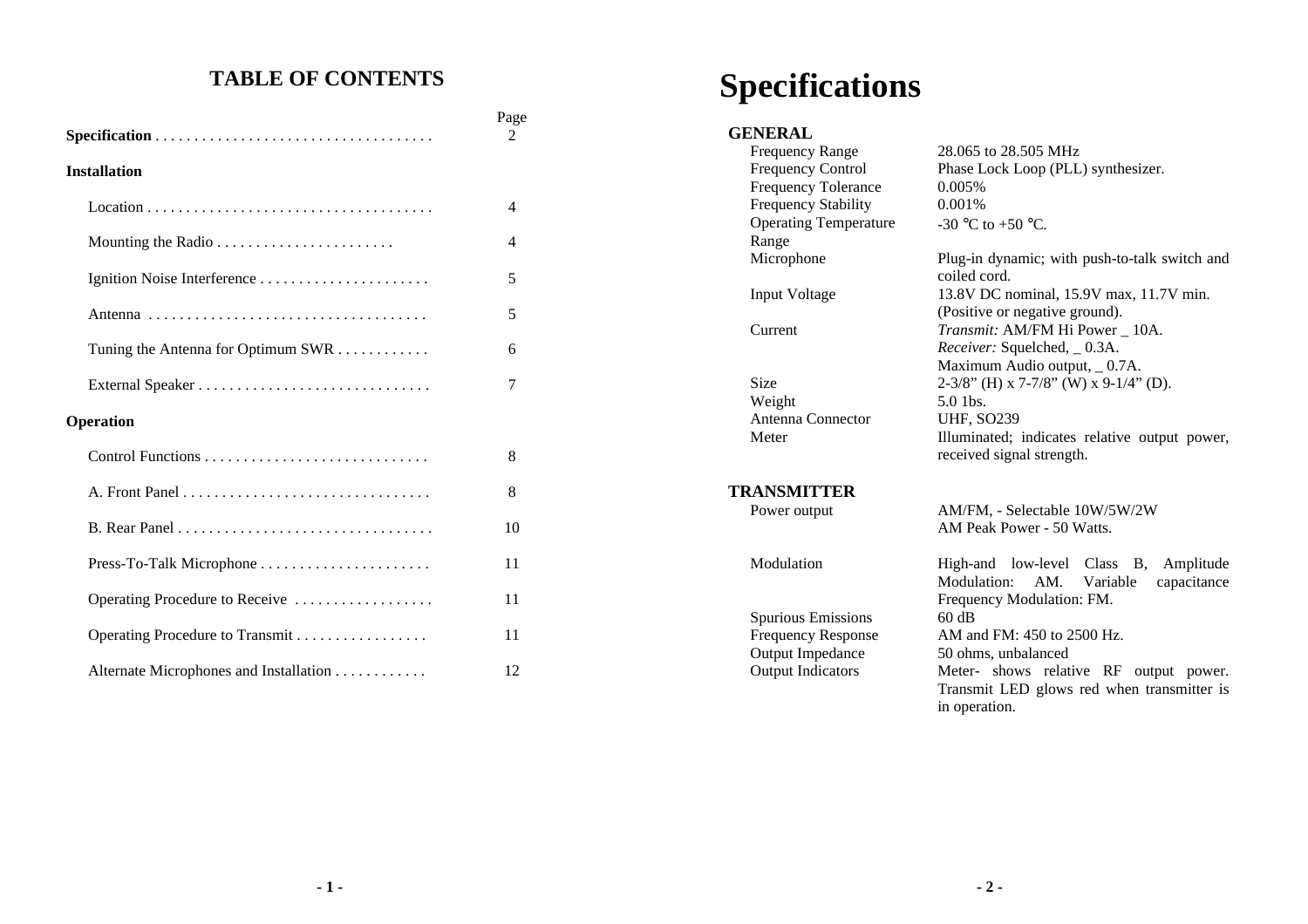#### **RECEIVER**

| Sensitivity               | AM: 0.5 $\mu$ V for 10 dB (S+N)/N at greater than             |  |  |
|---------------------------|---------------------------------------------------------------|--|--|
|                           | $\frac{1}{2}$ watt of audio output.                           |  |  |
|                           | FM: 1.0 $\mu$ V for 20 dB (S+N)/N at greater than             |  |  |
|                           | ½ vatt of audio output.                                       |  |  |
| Selectivity               | AM/FM: 6 dB @ 3 KHz, 50 dB @ 9 KHz.                           |  |  |
| <b>Image Rejection</b>    | More than 65 dB.                                              |  |  |
| IF Frequency              | AM/FM: 10.695 MHz 1 <sup>st</sup> IF, 455 KHz 2 <sup>nd</sup> |  |  |
|                           | IF                                                            |  |  |
| Adjacent-Channel          | $60$ dB AM                                                    |  |  |
| Rejection                 |                                                               |  |  |
| RF Gain Control           | 45 dB adjustable for optimum<br>signal                        |  |  |
|                           | reception.                                                    |  |  |
| Automatic Gain Control    | Less than 10 dB change in audio output for                    |  |  |
| (AGC)                     | inputs from $10$ to $100,000$ mV.                             |  |  |
| Squelch                   | Adjustable; threshold less than $0.5 \mu V$ .                 |  |  |
| ANL                       | Switchable                                                    |  |  |
| Noise Blanker             | RF type                                                       |  |  |
| <b>Audio Output Power</b> | 4 watts into 8 ohms.                                          |  |  |
| <b>Frequency Response</b> | 300 to 2800 Hz.                                               |  |  |
| Built-in Speaker          | 8 ohms, round.                                                |  |  |
| External Speaker (Not     | 8 ohms; disables internal speaker when                        |  |  |
| Supplied)                 | connected.                                                    |  |  |
|                           |                                                               |  |  |

## **Installation**

#### **LOCATION**

 Plan the location of the transceiver and microphone bracket before starting the installation. Select a location that is convenient for operation and does not interfere with the driver or passengers in the vehicles. In automobiles, the transceiver is usually mounted below the dash panel, with the microphone bracket beside it.

#### **MOUNTING THE RADIO**

Your transceiver is supplied with a universal mounting bracket. When mounting the bracket and radio to your car, make sure it is mechanically strong. Also provide a good electrical connection to the chassis of the vehicle. Proceed as follows to mount the transceiver:

- 1. After you have determined the most convenient location in your vehicle, hold the transceiver with mounting bracket in the exact location desired. If nothing will interfere with mounting it in the desired position, remove the mounting bolts. Before drilling the holes, make sure nothing will interfere with the installation of the mounting bolts.
- 2. Connect the antenna coax connector to the standard antenna connector on the rear panel of the radio. Most antennas are terminated with a type PL-259 connector.
- 3. Connect the red DC power input wire (with the fuse) to +13.8V DC. This wire extends from the rear panel. In automatic installation, +13.8V DC is usually obtained from the accessory contact on the ignition switch. This prevents the set being left on accidentally when the driver leaves the car and also permits operating the unit without the engine running. Locate the accessory contact on most ignition switches by tracing the power wire from the AM broadcast receiver in the car.
- 4. Connect the black lead to –13.8V DC. This is usually the chassis of the car. Any convenient location with good electrical contact (remove paint) may be used.
- 5. Mount the microphone bracket on the right side of the transceiver or near the transceiver, using two screws supplied. When mounting in an automobile, place the bracket under the dash so the microphone is readily accessible.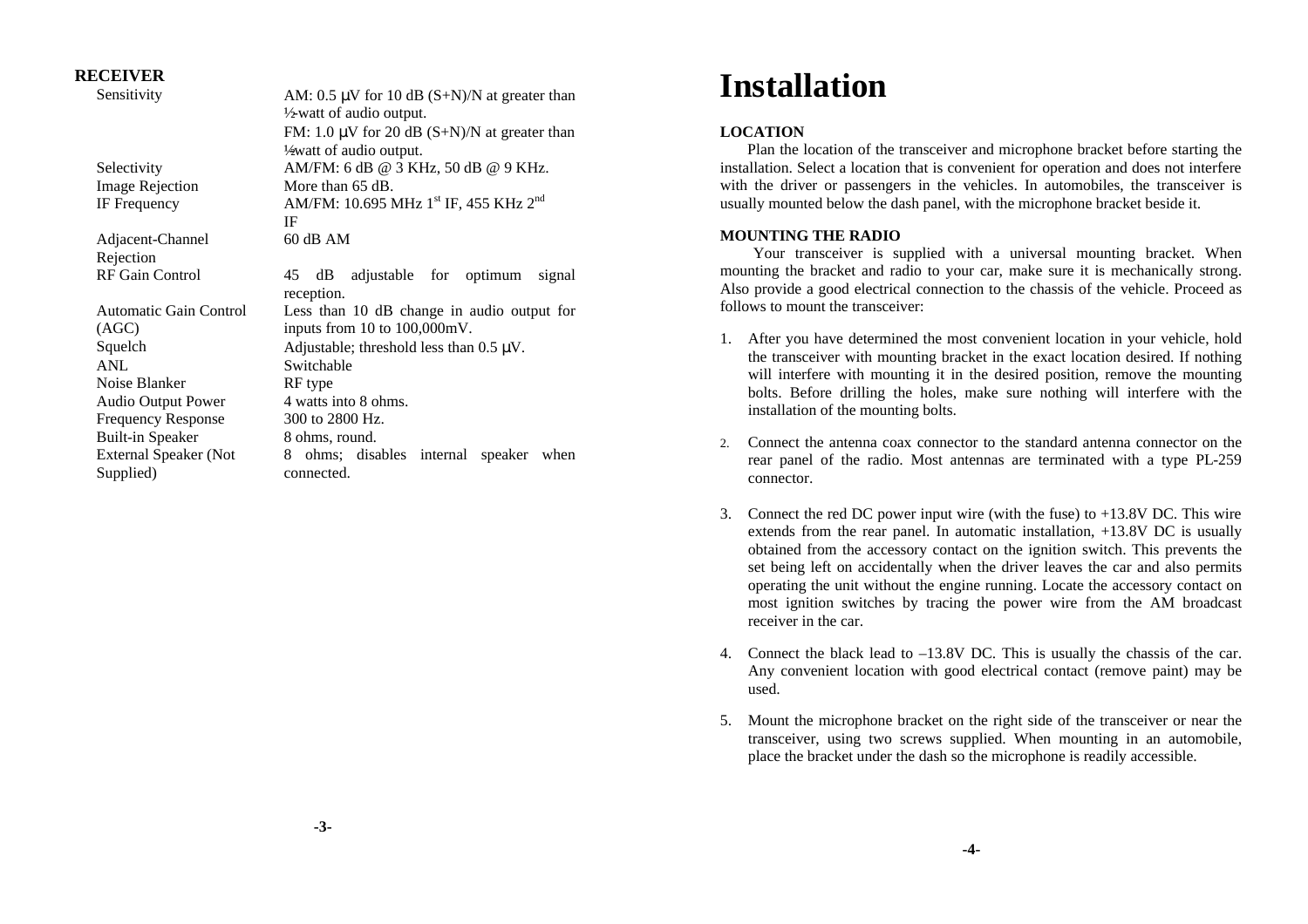#### **IGNITION NOISE INTERFERENCE**

Use of a mobile receiver at low signal levels is normally limited by the presence of electrical noise. The primary source of noise in automobile installations is from the generator and ignition system in the vehicle. Under most operating conditions, when signal level is adequate, the background noise does not present a serious problem. Also, when extremely low level signals are being received, the transceiver may be operated with vehicle engine turned off. The unit requires very little current and therefore will not significantly discharge the vehicle battery.

Even though the transceiver has ANL and NB controls, in same installations ignition interference may be high enough to make good communications impossible. The electrical noise may come from several sources. Many possibilities exist and variations between vehicles require different solutions to reduce the noise.

#### **ANTENNA**

A vertically polarized, quarter-wavelength whip antenna provides the most reliable operation and greatest range. Shorter, loaded-type whip antennas are more attractive, compact and adequate for applications where the maximum possible distance is not required. Also, the loaded whips do not present the problems of height imposed by a full quarter-wavelength whip.

 Mobile whip antennas utilize the metal body of the vehicle as a ground plane. When mounted at a corner of the vehicle they are slightly directional, in the direction of the body of the vehicle. For all practical purpose, however, the radiation pattern is nondirectional. The slight directional characteristic will be observed only at extreme distance. A standard antenna connector (type SO239) is provided on the transceiver for easy connection to a standard PL 259 cable termination.

 If the transceiver is not mounted on a metal surface, it is necessary to run a separate ground wire from the unit to a good metal electrical ground in the vehicle. When installed in a boat, the transceiver will not operate at maximum efficiency without a ground plate, unless the vessel has a steel hull.

Before installing the transceiver in a boat, consult your dealer for information regarding an adequate grounding system and prevention of electrolysis between fittings in the hull and water.

#### **NOTE**

THE PROPER SETTING IS ACHIEVED WHEN THE SWR IS 1.5 OR BELOW, AND WHEN IT HAS THE SAME READING FOR CHANNELS LOW BAND A1 AND HI BAND D40.

If you are having difficulties in adjusting your antenna, check the following:

- A. All doors must be closed when adjusting the antenna.
- B. Make sure the antenna base is grounded.
- C. Check your coaxial cable routing (it may be pinched when routed into the car).
- D. Try a different location on your car (keeping in mind the radiation pattern you wish)
- E. Is the antenna perfectly vertical?
- F. Try a different location in your neighborhood. Stay away from large metal objects when adjusting (metal telephone or light posts, fences, etc.).

#### **NOTE**

The transceiver will operate into an SWR of 2 to 1 indefinitely and sustain an SWR of 20:1 for a maximum of 5 minutes at rated operating conditions.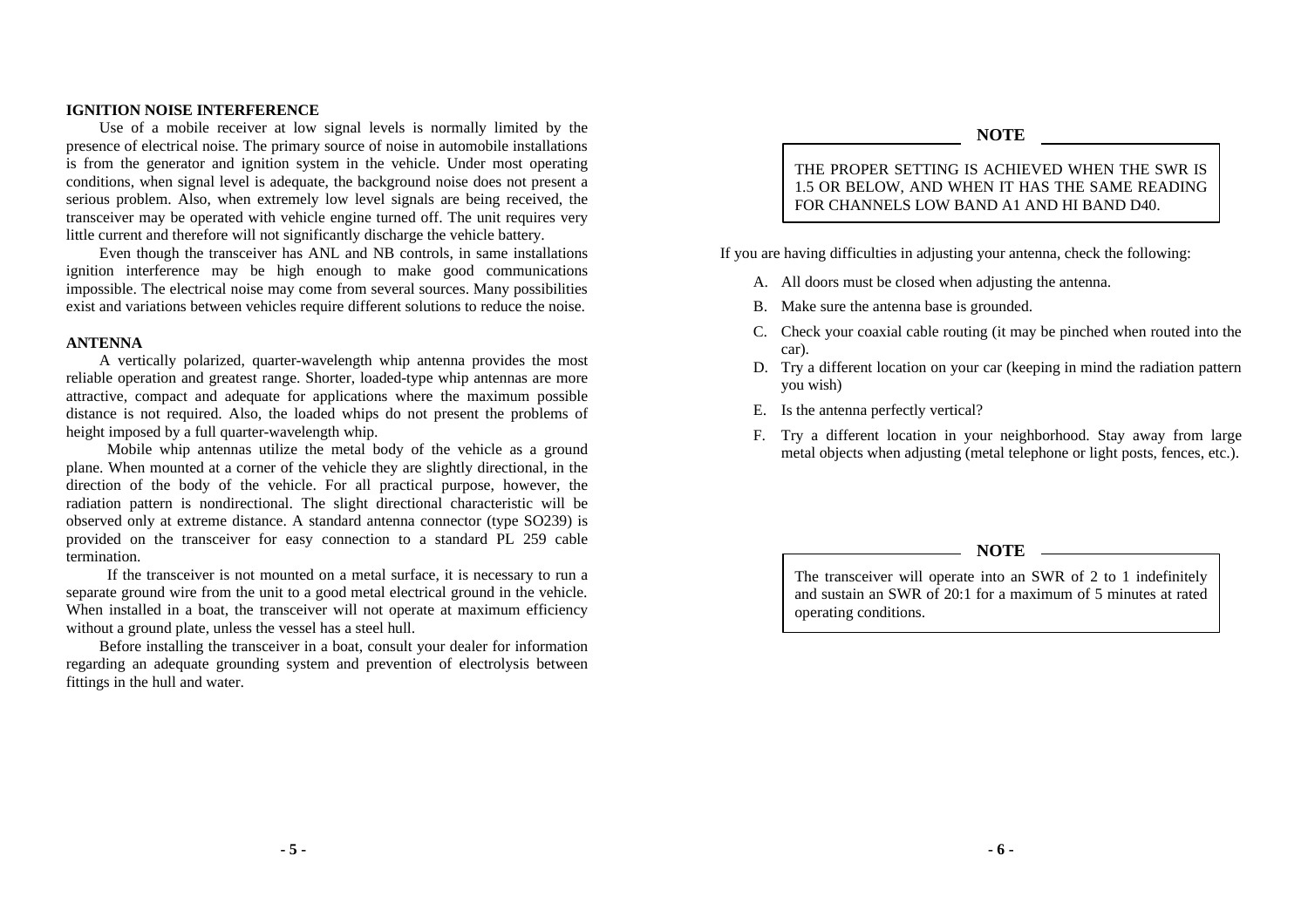#### **EXTERNAL SPEAKER**

The external speaker jack (EXT.SPK) on the rear panel is used for remote receiver monitoring. The external speaker should have 8 ohms impedance and be able to handle at least 4 watts. When the external speaker is plugged in, the internal speaker is disconnected.

## **Operation**

#### **CONTROL FUNCTIONS**

There are thirteen controls and three indicators on the front panel of your transceiver.



**FRONT PANEL**

- **1. OFF/ON/VOLUME (inner dual concentric).** Turn clockwise to apply power to the unit and to set the desired listening level. During normal operation, the VOLUME control is used to adjust the output level obtained either at the transceiver speaker or the external speaker, if used.
- **2. SQUELCH (outer dual concentric).** This control is used to cut off or eliminate receiver background noise in the absence of an incoming signal. For maximum receiver sensitivity it is desired that the control be adjusted only to the point where the receiver background noise or ambient backgrounds noise is eliminated. Turn fully counterclockwise then slowly clockwise until the receiver noise disappears. Any signal to be received must now be slightly stronger than the average received noise. Further clockwise rotation will increase the threshold level, which a signal must overcome in order to be heard. Only strong signals will be heard at a maximum clockwise setting.
- **3. MIC GAIN (inner dual concentric).** Adjust the microphone gain in the transmit and PA modes. This controls the gain to the extent that full talk power is available several inches away from the microphone.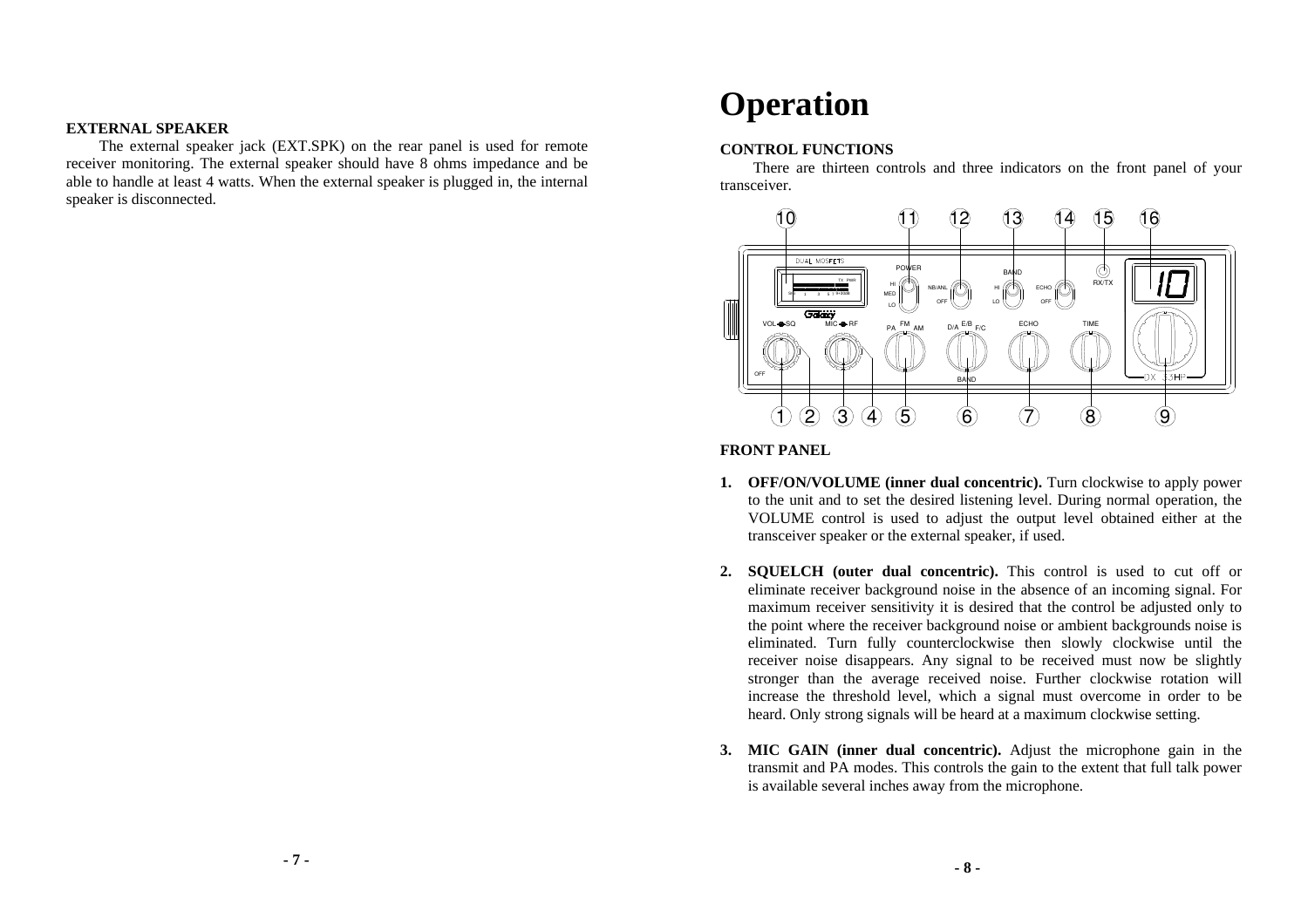- **4. RF GAIN CONTROL (outer dual concentric).** Use to reduce the gain of the receive under strong signal conditions.
- **5. MODE (PA/FM/AM) SWITCH.** This switch is used to select PA, FM, AM mode of operation. When you set to PA position, the transceiver acts as a public address amplifier. Before operating PA, you must first connect an external PA speaker (8 ohm, 4-watt) to the PA Speaker jack on the unit rear panel.
- **6. BAND SELECTOR.** This switch is used to select the band.
- **7. ECHO.** This control is used to echo effect.
- **8. TIME.** This control is used to intervals of echo sound.
- **9. CHANNEL SELECTOR.** This switch selects any one of the forty channels desired. The selected channel number on the LED readout directly above the Channel Selector knob.
- **10. METER.** This meter indicates received signal strength, transmitter RF output power.
- **11. RF POWER.** This switch is used to select transmitting power. In the HI position, the transceiver operates at 10 watts RF output power. In the MED position, the transceiver operates 5 watts RF output power. In the LO position, the transceiver operates in 2 watts RF output power.
- **12. OFF/ANL/NB.** When the switch is placed in the ANL+NB position, the RF Noise Blanker is also activated. The RF Noise Blanker is very effective for repetitive impulse noise such as ignition interference.
- **13. BAND SWITCH-HI/LOW.** This switch is used to select High band and or Low band Frequency Range.
- **14. OFF-ECHO SWITCH.** This switch when set to ECHO position, will add an echo effect to your voice.
- **15. RECIEVER/TRANSMIT INDICATOR.** The receiver/transmit LED indicator is located next to the channel indicator. When in receive, the LED will be green. When in transmit the LED will be red.
- **16. CHANNEL INDICATOR.** Numbered LED indicates the selected channel you wish to operate on.

#### **REAR PANEL**



- **17. POWER.** Accepts 13.8V DC power cable with built-in fuse (10 amp.) to be connected.
- **18. EXT SP.** Accepts 4 to 8 ohms, 5-watt external speaker to be connected. When external speaker is connected to this jack, the built-in speaker is automatically disconnected.
- **19. PA. SP.** Used to connect a PA speaker (8 ohm 4W) for PA operation. Before operating PA you must first connect a PA speaker to this jack.
- **20. ANTENNA.** Accepts 50 ohm coaxial cable with a type PL-259 connected.
- **21. F.C.** This socket is for the optional FREQUENCY COUNTER model FC-347, The FC347 will indicate the transmit and receive frequency.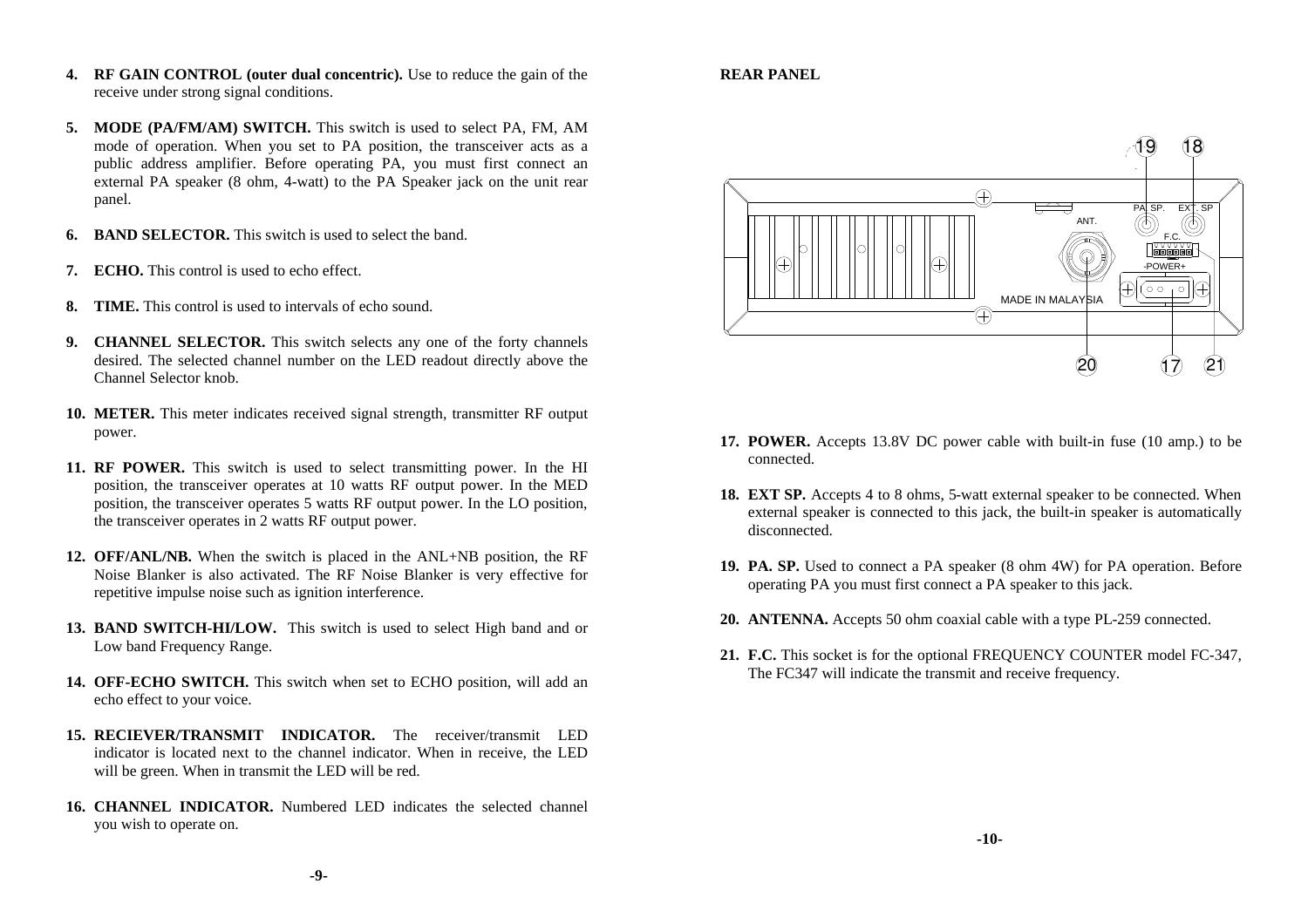#### **PRESS-TO-TALK MICROPHONE**

The receiver and transmitter are controlled by the press-to-talk switch on the microphone. Press the switch and the transmitter is activated, release switch to receive. When transmitting, hold the microphone two inches from the mouth and speak clearly in a normal "voice". The radios come complete with low-impedance (500 ohm) dynamic microphone. For installation instruction on other microphones, see next section, "ALTERNATE MICROPHONES AND INSTALLATION".

#### **OPERATING PROCEDURE TO RECEIVE**

- 1. Be sure that power source, microphone and antenna are connected to the proper connectors before going to the next step.
- 2. Turn unit on by tuning **VOL** control clockwise on your transceiver.
- 3. Set the **VOLUME** for a comfortable listening level.
- 4. Set the **MODE** switch to the desire mode.
- 5. Listen to the background noise from the speaker. Turn the **SQUELCH** control slowly clockwise until the noise **JUST** disappears (no signal should be present). Leave the control at this setting. The **SQUELCH** is now properly adjusted. The receive will remain quiet until a signal is actually received. Do not advance the control too far, or some of the weaker signals will not be heard.
- 6. Set **CHANNEL** selector switch to the desired channel.
- 7. Set the **RF** gain control fully clockwise for maximum **RF** gain.

#### **OPERATING PROCEDURE TO TRANSMIT**

- 1. Select the desired channel of transmission.
- 2. Set the **MIC GAIN** control fully clockwise.
- 3. If the channel is clear, depress the push-to-talk switch on the microphone and speak in a normal voice.

#### **ALTERNATE MICROPHONES AND INSTALLATION**

For best results, the user should select a low-impedance dynamic type microphone or a transistorized microphone. Transistorized type microphones have a low output impedance characteristic. The microphones must be provided with a four-lead cable. The audio conductor and its shielded lead comprise two of the leads. The fourth lead is for receive control, and the third is for transmit control. The microphone should provide the functions shown in schematic below.

| <b>4 WIRE MIC CABLE</b> |                       |  |
|-------------------------|-----------------------|--|
| <b>Pin Number</b>       | <b>Mic Cable Lead</b> |  |
|                         | Audio shield          |  |
|                         | Audio Lead            |  |
| 3                       | Transmit control      |  |
|                         | Receive Control       |  |



**Fig. 1** Your transceiver microphone schematic.

If the microphone to be used is provided with pre-cut leads, they must be revised as follows.

- 1. Cut leads so that they extend 7/16" beyond the plastic insulating jacket of the microphone cable.
- 2. All leads should be cut to the same length. Strip the ends of each wire 1/8" and tin the exposed wire.

Before beginning the actual wiring read carefully, the circuit and wiring information provided with the microphone you select. Use the minimum head required in soldering the connections. Keep the exposed wire lengths to a minimum to avoid shorting when the microphone plug is reassembled.